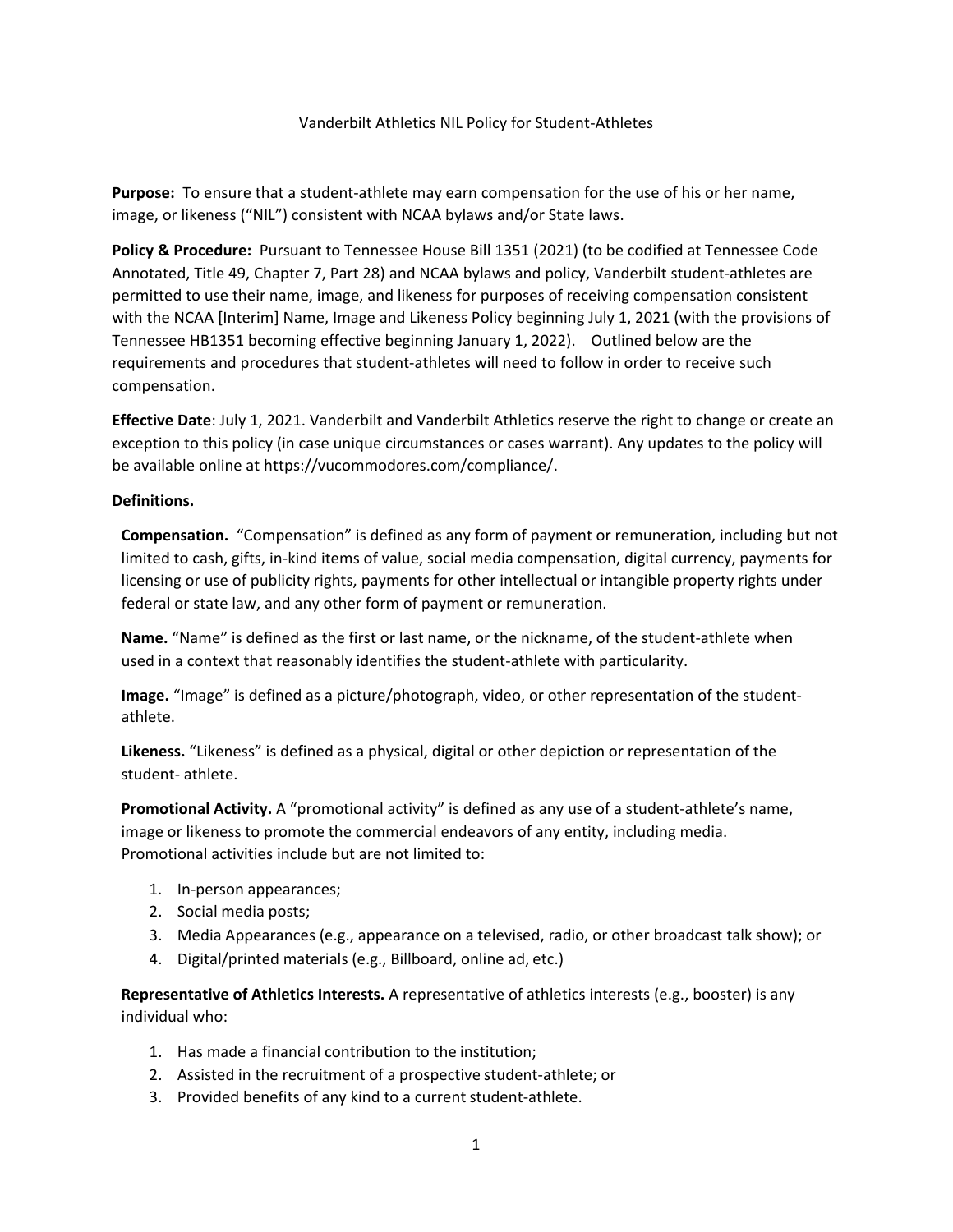**Student Athlete.** "Student Athlete" means a student who is enrolled at Vanderbilt and participates in an intercollegiate athletic program.

## **Requirements.**

1. **Disclosure Requirements.** A student-athlete is required to disclose to Vanderbilt Athletics any contract or agreement related to NIL between a student-athlete and third party in advance of the activity. Additionally, a student-athlete is required to disclose to Vanderbilt Athletics any NIL representation agreements (formal or informal) with a third party (i.e., agent). The disclosures must be submitted via TeamWorks, which will trigger a notification to the athletics compliance staff. Student-athletes must include any documentation (i.e., contract, MOU) associated with the contract or agreement.

In addition, by [December 31] of each year a student-athlete who earned compensation in that year shall submit an annual report to Vanderbilt Athletics via Teamworks. The annual report must include the identities of the entities or persons who provided compensation to that student-athlete and the amount of compensation received from each person or entity.

Failure to timely and accurately disclose any contract or agreement or to submit an annual report as required by this policy may result in loss of eligibility or other institutional sanctions.

2. **Conditions of participation in a promotional activity**. Student-athletes may not receive payments, provision, or promise of any other consideration or benefits for NIL in exchange or as an inducement for athletic performance or attendance or enrollment at Vanderbilt by Vanderbilt, any representative of athletics interests, or any person or entity acting on behalf of Vanderbilt.

In no case shall a student-athlete receive compensation for NIL from a third party when the student-athlete is engaged in official Vanderbilt team activities or Vanderbilt academic activities without permission from the Athletics compliance staff. Official team activities include, for example, sporting events, practice, team travel on Vanderbilt arranged transportation, mandatory media events, photo sessions, community service, and team building activities.

A student-athlete may receive compensation to participate in promotional activities under the following conditions:

- a. The student-athlete shall not miss class to participate in a promotional or NIL activity;
- b. The student-athlete shall not miss required team activities, including practice and competitions, to participate in a promotional or NIL activity.
- c. The student-athlete shall not use Vanderbilt facilities or uniforms in conducting promotional activities without approval from Athletics compliance staff.
- d. The term of the contract may not extend beyond a student-athlete's participation in an athletic program at Vanderbilt.
- e. The student-athlete shall not be permitted to use Vanderbilt logos, trademarks, trade dress (uniforms), or other intellectual property without obtaining the appropriate license from Vanderbilt prior to such use.
- f. Vanderbilt staff (including coaches) are not permitted to provide or arrange for compensation to student-athletes for their name, image, & likeness.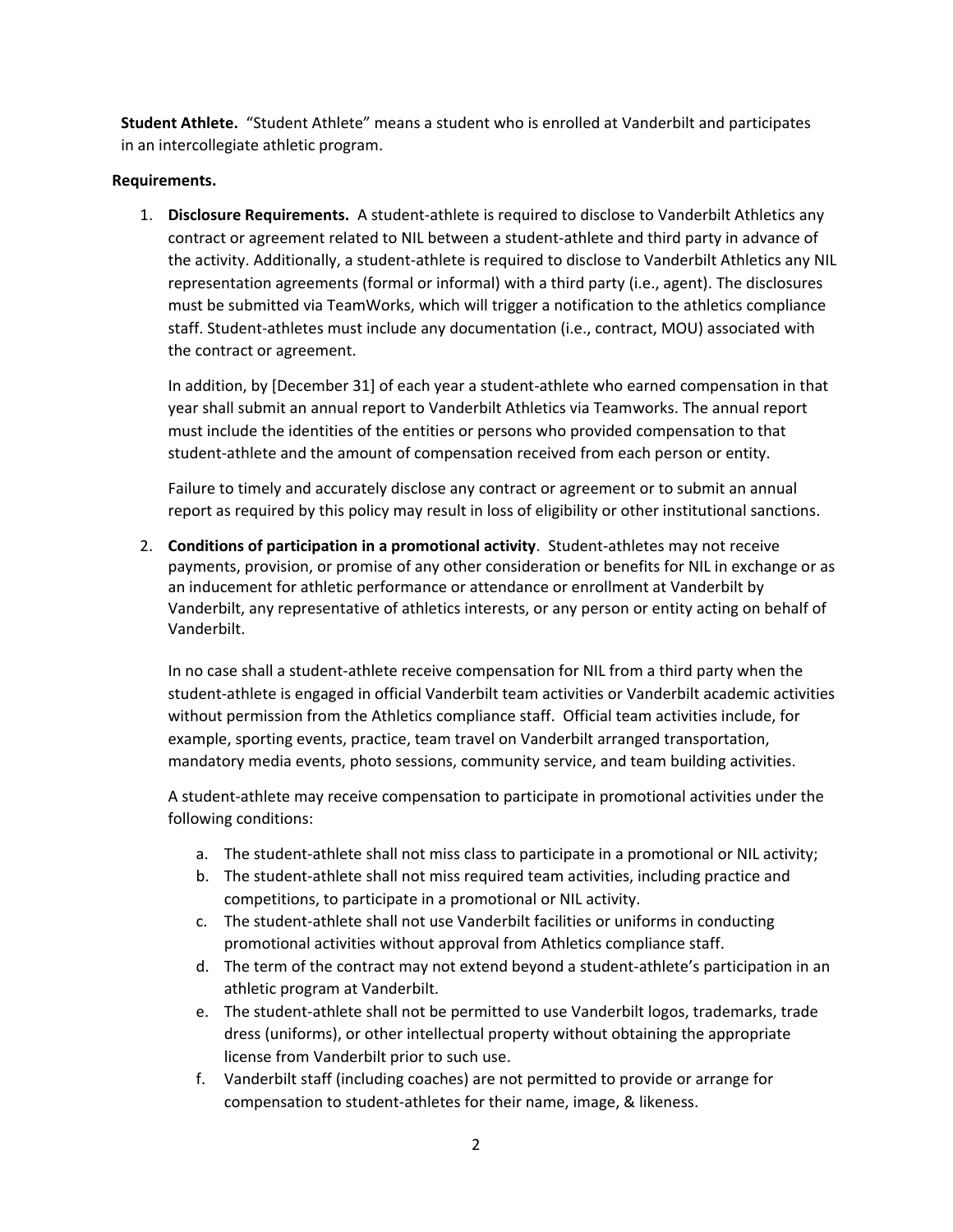- **3. Value of Compensation**. Any compensation, in whatever form, must be commensurate with the market value of the authorized use of the student athlete's name, image, or likeness. **Such compensation may not be provided in exchange, in whole or in part, for a current or prospective student athlete to attend, participate, or perform at a particular postsecondary educational institution.**
- 4. **Use of Agents.** Student-athletes are permitted to use a third party solely for purposes of assisting with name, image, or likeness contracts for compensation. If any such third party qualifies as an "athlete-agent" as defined by Tennessee law, such third party must be licensed under§ 49-7-2104 and must satisfy the requirements of title 49, chapter 7, part 21. If the third party is an attorney who represents an intercollegiate athlete for purposes of securing compensation for the use of her or his name, image, or likeness, then the attorney must also be active and in good standing with the board of professional responsibility or equivalent entity in the state in which the attorney is licensed.
- 5. **Prohibited categories for compensation.** Pursuant to Tennessee state law, Vanderbilt is permitted to prevent compensation in exchange for a contract of endorsement, promotion or other activity that Vanderbilt determines is in conflict with an existing contract of endorsement, promotional or other activity entered by Vanderbilt, as well as such agreements that conflict with the values of Vanderbilt.

The following have been determined to be prohibited categories of name/image/likeness activities at Vanderbilt University:

- a. Products and establishments that market products exclusively to those 18 year of age or older:
	- i. Alcoholic beverages
	- ii. Establishments that primarily exist to serve alcoholic beverages (bars, night clubs, etc.)
- b. Adult entertainment (i.e., strip clubs, pornography, etc.) and establishments that primarily exist to provide adult entertainment
- c. Tobacco, marijuana, nicotine vapor products, etc.
- d. Lotteries, casinos, sports wagering facilities, or online equivalents
- e. Other products or services that conflict with institutional agreements as determined by University staff and affiliates.
- 6. **Prohibition of involvement by Vanderbilt and Vanderbilt employees**. Pursuant to Tennessee law, Vanderbilt, its officers, directors, and employees (including coaches) may not be involved in the development, operation, or promotion of a current or prospective student-athlete's name, image, or likeness, including actions that compensate or cause compensation to be provided to student-athletes.
- 7. **Involvement of Vanderbilt representatives of athletics interests and entities whose primary purpose includes supporting or benefitting the institution or its athletics program.** Studentathletes may not receive payments, provision, or promise of any other consideration or benefits in exchange or as an inducement for athletic performance or attendance or enrollment at Vanderbilt by any representative of athletics interests or any person or entity acting on behalf of